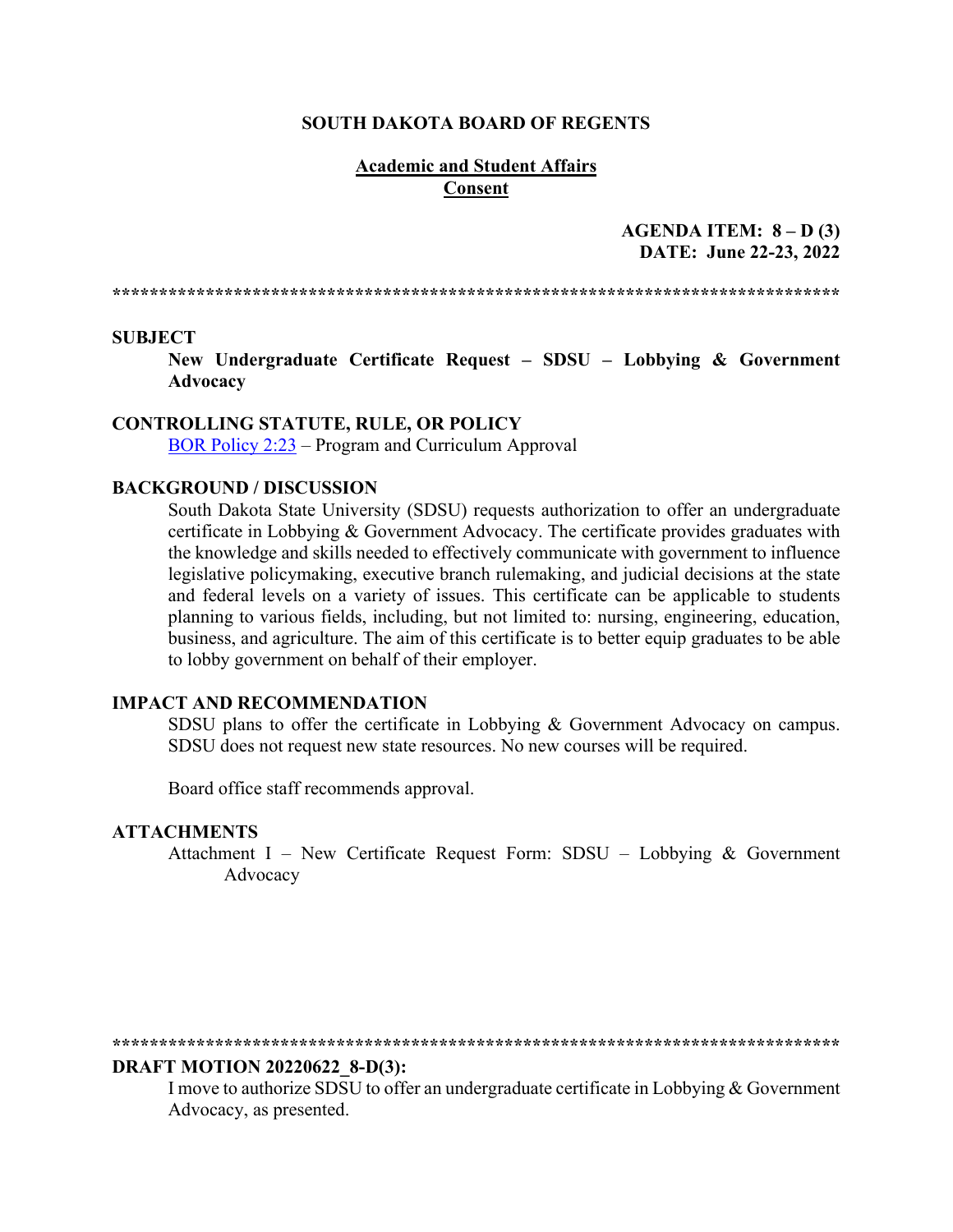

# **SOUTH DAKOTA BOARD OF REGENTS** ACADEMIC AFFAIRS FORMS

# New Certificate

| UNIVERSITY:                             | <b>SDSU</b>                         |  |
|-----------------------------------------|-------------------------------------|--|
| TITLE OF PROPOSED CERTIFICATE:          | Lobbying & Government Advocacy      |  |
|                                         | Certificate                         |  |
| <b>INTENDED DATE OF IMPLEMENTATION:</b> | 2022-2023 Academic Year             |  |
| <b>PROPOSED CIP CODE:</b>               | 45.1002                             |  |
| <b>UNIVERSITY DEPARTMENT:</b>           | School of American & Global Studies |  |
| <b>BANNER DEPARTMENT CODE:</b>          | <b>SSAG</b>                         |  |
| <b>UNIVERSITY DIVISION:</b>             | Arts, Humanities & Social Sciences  |  |
| <b>BANNER DIVISION CODE:</b>            | 3S                                  |  |

# ☒**Please check this box to confirm that:**

- The individual preparing this request has read **AAC Guideline 2.7**, which pertains to new certificate requests, and that this request meets the requirements outlined in the guidelines.
- This request will not be posted to the university website for review of the Academic Affairs Committee until it is approved by the Executive Director and Chief Academic Officer.

# **University Approval**

*To the Board of Regents and the Executive Director: I certify that I have read this proposal, that I believe it to be accurate, and that it has been evaluated and approved as provided by university policy.*

Institutional Approval Signature *President or Chief Adademic Officer of the University*  5/3/2022 Date

# **1. Is this a graduate-level certificate or undergraduate-level certificate?**

Undergraduate Certificate ⊠ Graduate Certificate □

# **2. What is the nature/ purpose of the proposed certificate? Please include a brief (1-2 sentence) description of the academic field in this certificate.**

The Lobbying and Government Advocacy Certificate provides graduates with the knowledge and skills needed to effectively communicate with government to influence legislative policymaking, executive branch rulemaking, and judicial decisions at the state and federal levels on a variety of issues important within their chosen fields within business, industry, and professions: for example, nursing, engineering, education, business, and agriculture. As such, the aim of this certificate is to better equip graduates to be able to lobby government on behalf of their employer, should they be tapped within their profession to do so, or as a professional lobbyist. Students will: (1) gain a basic understanding of the structure and functions of each branch of government at the state and federal levels; (2) be introduced to theories and research regarding the impact of government advocacy and lobbying tactics on a range of government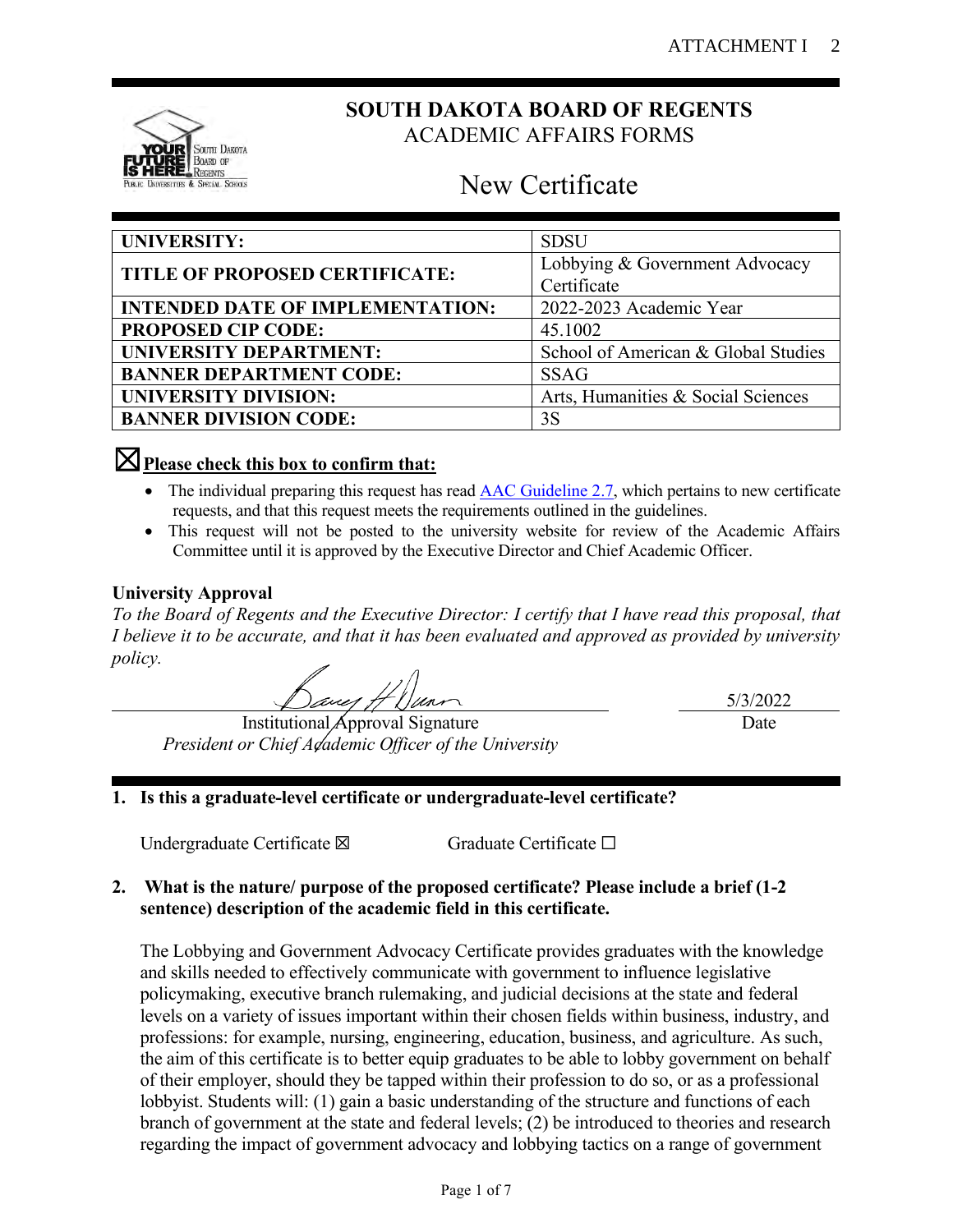officials; (3) hone and acquire advocacy-related research, writing, and communication skills that will result in ethical, persuasive, and effective government advocacy, especially lobbying meetings and materials; and (4) apply knowledge regarding the structure and functions of American political institutions, interest groups, and lobbying to policy issues within their field.

SDSU does not request new state resources for the proposed certificate.

# **3. If you do not have a major in this field, explain how the proposed certificate relates to your university mission and strategic plan, and to the current Board of Regents Strategic Plan 2014-2020.**

The Lobbying & Government Advocacy Certificate aligns with and advances South Dakota State University's mission and strategic plan in the following manner. SDSU's mission mentions that it "offers a rich academic experience…through innovation…that improve[s] the quality of life in South Dakota, the nation, and the world." This certificate is innovative in that there does not appear to be many undergraduate programs nationwide devoted to lobbying and government advocacy and it responds to the primary criticism of lobbying: that it is a skill that is developed by doing, not in a classroom.<sup>1</sup> The foundational course in the certificate, Interest Groups & Lobbying, requires students to participate in three lobbying meeting simulations in order to gain hands-on experience. This certificate will allow students "to improve the quality of life in South Dakota, the region, the nation, and the world" because they will be able to influence government policy and funding decisions in a host of sectors, such as agriculture, nursing, engineering, and business.

SDSU's strategic plan, *Imagine 2023*,<sup>2</sup> calls for the University to "achieve excellence through transformative education." In particular, Section 1.b aspires to "develop and grow highperforming and distinct academic programs designed to meet the needs of diverse students and market demands." The proposed certificate advances this strategy through the creation of a program that strengthens its graduates and fills the demand for employees who are skilled in government advocacy and who can influence government policy and funding decisions. The certificate will be open to a broad assortment of students in any major. Graduates of the program will be able to apply political science research and competencies to their respective fields of study. *Imagine 2023* also promotes "active and innovative teaching, learning, and advising practices."

### **4. Provide a justification for the certificate program, including the potential benefits to students and potential workforce demand for those who graduate with the credential.**

Despite conventional wisdom, trade and professional organizations, not corporations, are the most common lobbying entities in American politics.<sup>3</sup> Not only are they the most numerous they also are most member-driven because membership is based on a shared passion of working in a particular industry or profession.<sup>4</sup> This enthusiasm leads these organizations to frequently call upon members to participate in political advocacy activities, especially lobbying

<sup>1</sup> Holyoke, Thomas T. *Interest Groups and Lobbying: Pursuing Political Interests in America*. Boulder, CO: Westview Press, 2014.

<sup>2</sup> <https://www.sdstate.edu/imagine-2023-aspire-discover-achieve>

<sup>3</sup> Holyoke, *Interest Groups and Lobbying*.

<sup>4</sup> Holyoke, *Interest Groups and Lobbying*.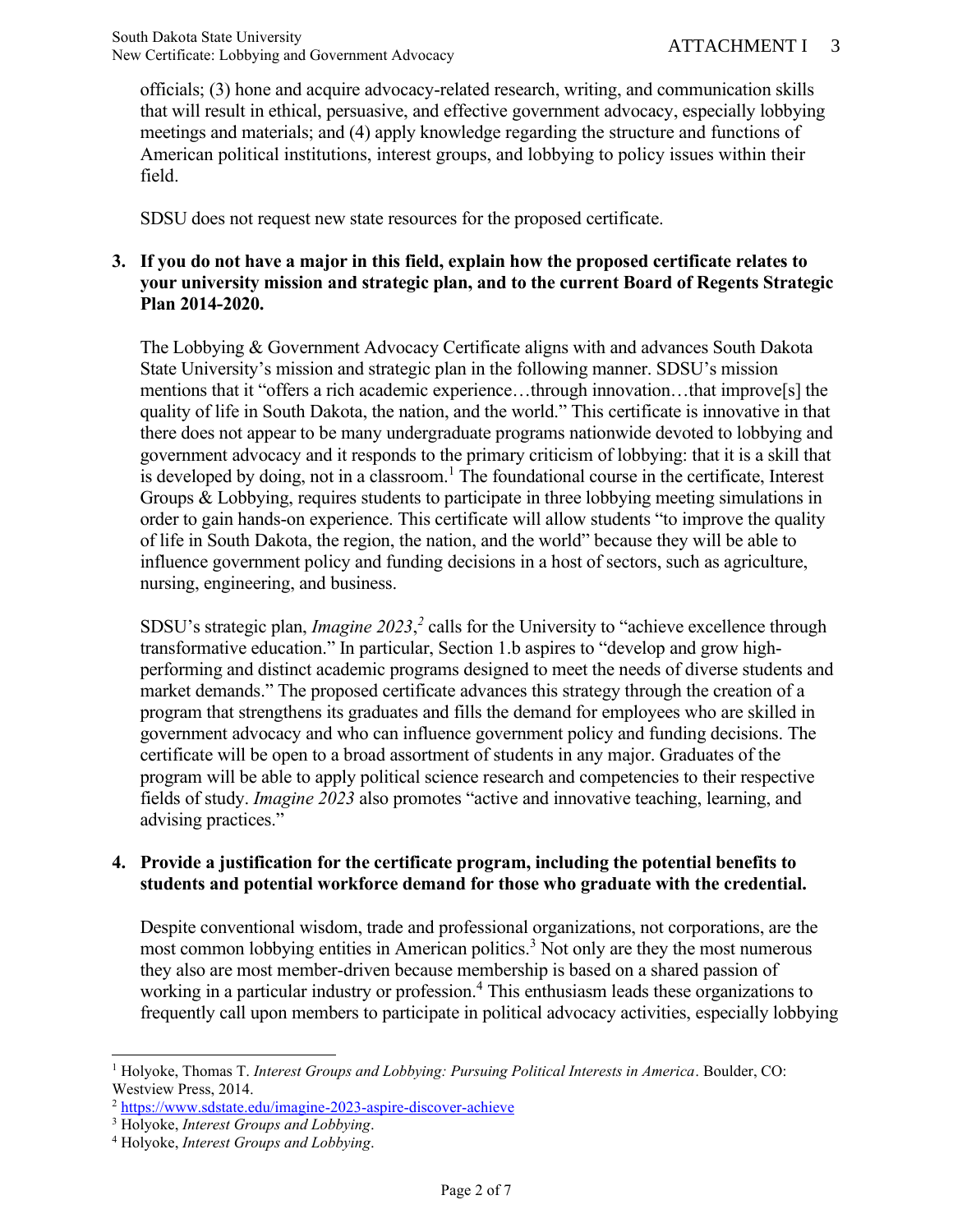days. However, doctors, nurses, engineers, farmers, etc. are not trained in government advocacy, so their impact during such lobbying days has the potential of being minimal at best. This certificate provides the necessary training to ensure that graduates who become members of professional organizations have the necessary skills to effectively influence government officials.

Although there is a trade or professional organization for nearly every profession, not everyone may choose to participate in general, let alone in a lobbying day. However, the next most numerous lobbying entities behind trade and professional organizations are corporations, state and local governments, and hospitals and universities.<sup>5</sup> Many graduates will find themselves working in these fields and may therefore find themselves involved in political advocacy. For example, they may be asked to participate in advocacy efforts that attempt to influence legislative policymaking, executive branch rulemaking, or judicial decision making. Conventional undergraduate training for most professions does not include government advocacy. While some larger entities will have a legal and/or government relations department, many graduates will find themselves with employers that do not. Thus, employers will need their employees to not only participate in government advocacy but develop a plan of action. Training and experience in government advocacy strengthens an applicant's resumé and can help them get promoted.

According to the Bureau of Labor's Occupational Outlook Handbook, careers approximating lobbying and government advocacy are expected to grow between 9 and 11% over the period of 2020-2030.<sup>6</sup> However, future professional lobbyists are not the primary target audience of this certificate. This certificate is for employees who can or will be called upon by their employers or professional organizations to influence legislative, executive, and judicial policymaking at the state and federal levels as an added responsibility or duty to an existing job. There is no "lobbying" career listed in these databases. The BLS's A-Z Index of the Occupational Outlook Handbook refers one to Public Relations, but elsewhere also tags Political Scientists. Nevertheless, many large businesses and firms deploy one or more employees in lobbying efforts of government at every level. There is simply a lack of statistical data available to the public on the workforce demand for individuals tagged with the identifier "lobbying" nationally and in South Dakota in general, largely for two reasons. This is even more true where, as this certificate intends to target, lobbying may consist of only a fraction of one's employment duties. As the book resource by Thomas Holyoke notes, 1) Most data about lobbyists are restricted in pay only databases to those who are professionals and are required to register with state or federal governments because they spend a substantial amount of their work time on lobbying.<sup>7</sup> 2) Furthermore, the negative connotation of lobbyists has led to them avoid the term, instead using a variety of professional titles, such as government liaison and government relations director. Due to both reasons, there is simply a lot of under reporting.

This certificate will provide training to ensure that graduates have the knowledge and skills to influence government officials. It will equip them with foundational skills to plan and/or participate in government advocacy, which has the added benefit of helping them succeed in the job market or get promoted. They will not only benefit from understanding the inner

<sup>5</sup> Holyoke, *Interest Groups and Lobbying*.

<sup>6</sup> See, Bureau of Labor Statistics, US Department of Labor, *Occupational Outlook Handbook*, Public Relations Specialists. Online: [https://www.bls.gov/ooh/media-and-communication/public-relations-specialists.htm;](https://www.bls.gov/ooh/media-and-communication/public-relations-specialists.htm) *Occupational Outlook Handbook*, Political Scientists. Online: [https://www.bls.gov/ooh/life-physical-and-social](https://www.bls.gov/ooh/life-physical-and-social-science/political-scientists.htm)[science/political-scientists.htm](https://www.bls.gov/ooh/life-physical-and-social-science/political-scientists.htm) (both visited *February 3, 2021*).

<sup>7</sup> E.g., Holyoke, *Interest Groups and Lobbying*.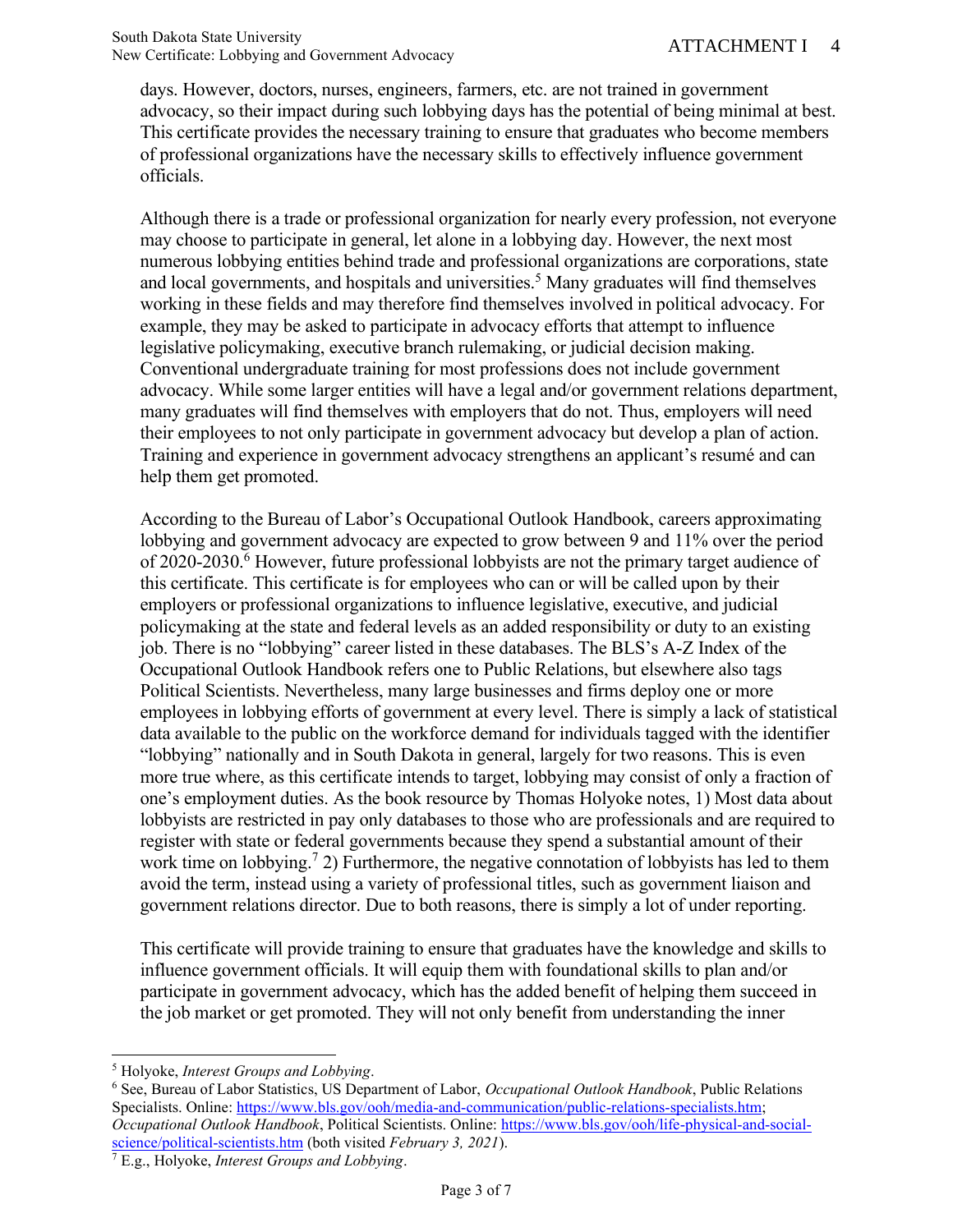workings of American political institutions and processes, but they will be able to influence legislative, executive, and judicial policy outcomes. Graduates will also benefit from these skills being highly sought after by employers and professional organizations.

There are no similar programs in the regental system or the region. This certificate joins the relatively few undergraduate certificates, minors, or majors devoted to government advocacy across the country.

# **5. Who is the intended audience for the certificate program (including but not limited to the majors/degree programs from which students are expected)?**

The main audiences for this certificate program will be students in majors throughout the university who envision an employment path focused on advocacy to influence government policy or relations on behalf of their future employer, industry, or profession.

### **6. Certificate Design**

**A. Is the certificate designed as a stand-alone education credential option for students not seeking additional credentials (i.e., a bachelor's or master's degree)? If so, what areas of high workforce demand or specialized body of knowledge will be addressed through this certificate?**

Yes. The certificate is only offered on campus, so resident students will be more likely to complete it along with existing majors and minors. However, current professionals may pursue this credential to demonstrate an additional level of proficiency in lobbying-related responsibilities with an employer, or as a means of advancing or repositioning their existing career potential.

This certificate will take someone, for example, who majored in Dairy Manufacturing or in Construction Management and provide foundational learning and skills in communication, government structure and function, interest groups and lobbying activity along with a credential to equip them for the added responsibilities of advocacy a major employer in the dairy or construction sector often needs when lobbying for government action.

# **B. Is the certificate a value added credential that supplements a student's major field of study? If so, list the majors/programs from which students would most benefit from adding the certificate.**

Yes. There is tremendous potential for added value across a wide range of majors from which lobbying and interest groups emerge: Agricultural Education Communication & Leadership, Communications, Animal Science, Business Economics, Civil Engineering, Community & Public Health, Dairy Production, Education, Human Biology, Human Development & Family Studies, Leadership & Management of Nonprofit Organizations, Mechanical Engineering, Nursing, as well as Political Science.

### **C. Is the certificate a stackable credential with credits that apply to a higher level credential (i.e., associate, bachelor's, or master's degree)? If so, indicate the program(s) to which the certificate stacks and the number of credits from the certificate that can be applied to the program.**

Yes. Students would be able to apply the coursework to their specific major requirements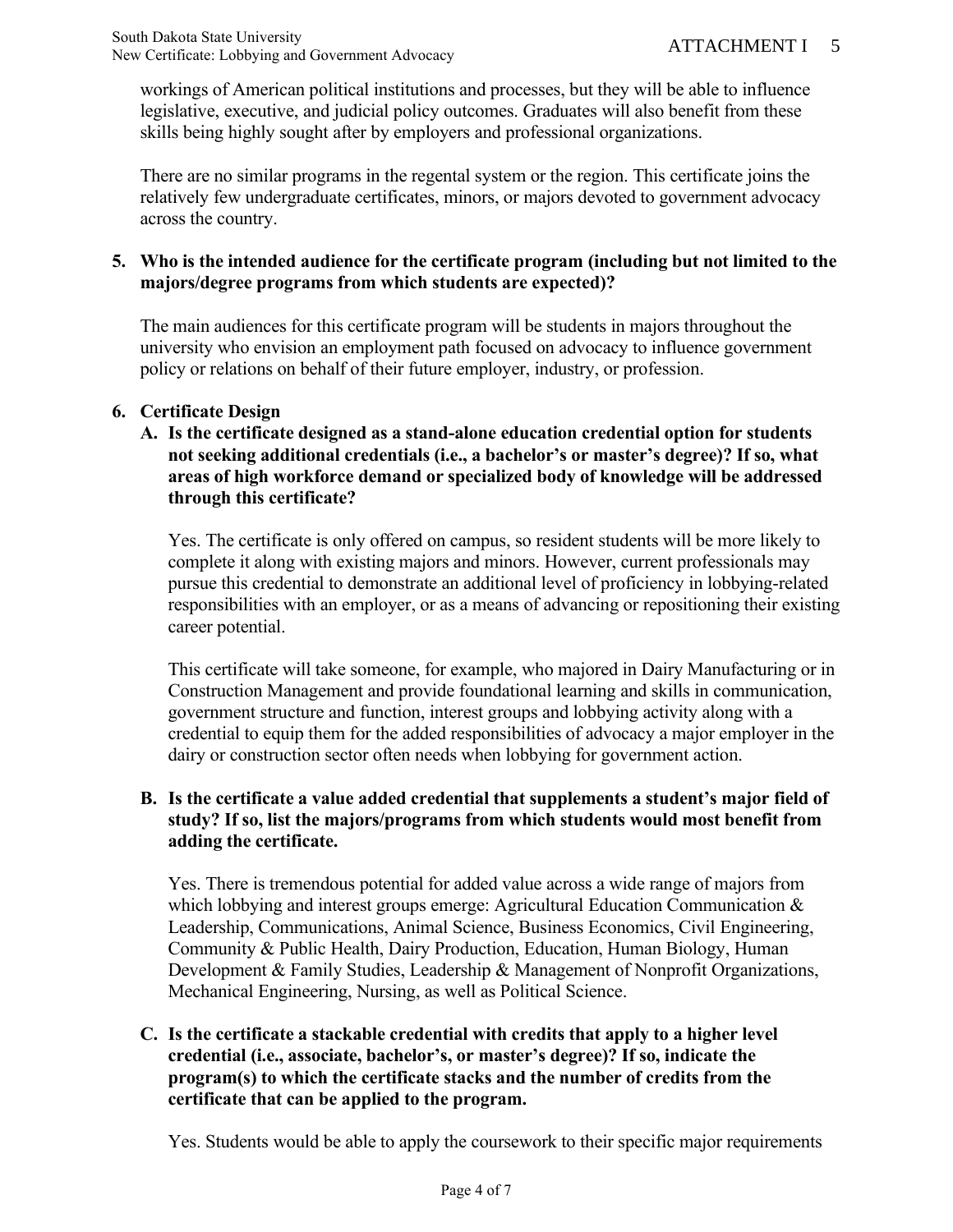and count other credits to general electives. For example, students would be able to apply the POLS credits toward their Political Science major, the PHIL credits toward the Philosophy minor, and the CMST credits toward their Communication Studies major, minor, or Speech Education Specialization.

#### **7. List the courses required for completion of the certificate in the table below (if any new courses are proposed for the certificate, please attach the new course requests to this form).**

|             |               |                                  | <b>Prerequisites for</b>                                                                                                                                                                                                                                                                                                                                                                                                     | <b>Credit</b> | <b>New</b>     |
|-------------|---------------|----------------------------------|------------------------------------------------------------------------------------------------------------------------------------------------------------------------------------------------------------------------------------------------------------------------------------------------------------------------------------------------------------------------------------------------------------------------------|---------------|----------------|
| Prefix      | <b>Number</b> | <b>Course Title</b>              | Course                                                                                                                                                                                                                                                                                                                                                                                                                       | <b>Hours</b>  | (yes, no)      |
| <b>CMST</b> | 215           | Public Speaking                  | N/A                                                                                                                                                                                                                                                                                                                                                                                                                          |               | No.            |
| <b>POLS</b> | 210           | State & Local Government (3 cr.) | N/A                                                                                                                                                                                                                                                                                                                                                                                                                          |               | N <sub>o</sub> |
| <b>OR</b>   |               |                                  |                                                                                                                                                                                                                                                                                                                                                                                                                              |               |                |
| <b>POLS</b> | 331           | U.S. Congress $(3 \text{ cr.})$  |                                                                                                                                                                                                                                                                                                                                                                                                                              |               |                |
| PHIL        | 220           | Introduction to Ethics (3 cr.)   | N/A                                                                                                                                                                                                                                                                                                                                                                                                                          | $3-4$         | No             |
| <b>OR</b>   |               |                                  |                                                                                                                                                                                                                                                                                                                                                                                                                              |               |                |
| PHIL/BIOL   | 383           | Bioethics (4 cr.)                |                                                                                                                                                                                                                                                                                                                                                                                                                              |               |                |
| <b>POLS</b> | 434           | Interest Groups & Lobbying       | N/A                                                                                                                                                                                                                                                                                                                                                                                                                          |               | N <sub>o</sub> |
|             |               |                                  | $\begin{array}{ccc} \text{c} & \text{1} & \text{1} & \text{1} & \text{1} & \text{1} & \text{1} & \text{1} & \text{1} & \text{1} & \text{1} & \text{1} & \text{1} & \text{1} & \text{1} & \text{1} & \text{1} & \text{1} & \text{1} & \text{1} & \text{1} & \text{1} & \text{1} & \text{1} & \text{1} & \text{1} & \text{1} & \text{1} & \text{1} & \text{1} & \text{1} & \text{1} & \text{1} & \text{1} & \text{1} & \text{$ | 10.10         |                |

Subtotal  $|12-13|$ 

### **8. Student Outcome and Demonstration of Individual Achievement.**

*Board Policy 2:23 requires certificate programs to "have specifically defined student learning outcomes.* 

**A. What specific knowledge and competencies, including technology competencies, will all students demonstrate before graduation**? *The knowledge and competencies should be specific to the program and not routinely expected of all university graduates.*

Students will:

- 1. gain a basic understanding of the structure and functions of each branch of government and interest groups at the state and federal levels, exploring their relevance for the student's major field of study;
- 2. apply terms, processes, theories, and research regarding the impact of government advocacy and lobbying tactics on a range of government officials;
- 3. demonstrate ethical and persuasive communication through research, writing, and oral communication that utilize the skills necessary for effective government advocacy, especially lobbying meetings and materials; and
- 4. apply knowledge regarding the structure and functions of American political institutions, interest groups, and lobbying to policy issues within their field.

# **B. Complete the table below to list specific learning outcomes – knowledge and competencies – for courses in the proposed program in each row.**

|                                                                       | Program Courses that Address the Outcomes |                 |                 |                 |
|-----------------------------------------------------------------------|-------------------------------------------|-----------------|-----------------|-----------------|
|                                                                       |                                           | <b>POLS 210</b> | PHIL 220        |                 |
|                                                                       | <b>CMST</b>                               | OR              | OR              |                 |
| <b>Individual Student Outcome</b>                                     | 215                                       | <b>POLS</b> 331 | <b>PHIL 383</b> | <b>POLS</b> 434 |
| Students will gain a basic understanding of the structure and         |                                           |                 |                 |                 |
| functions of each branch of government and interest groups at the     |                                           |                 |                 |                 |
| state and federal levels, exploring their relevance for the student's |                                           |                 |                 |                 |
| major field of study.                                                 |                                           |                 |                 |                 |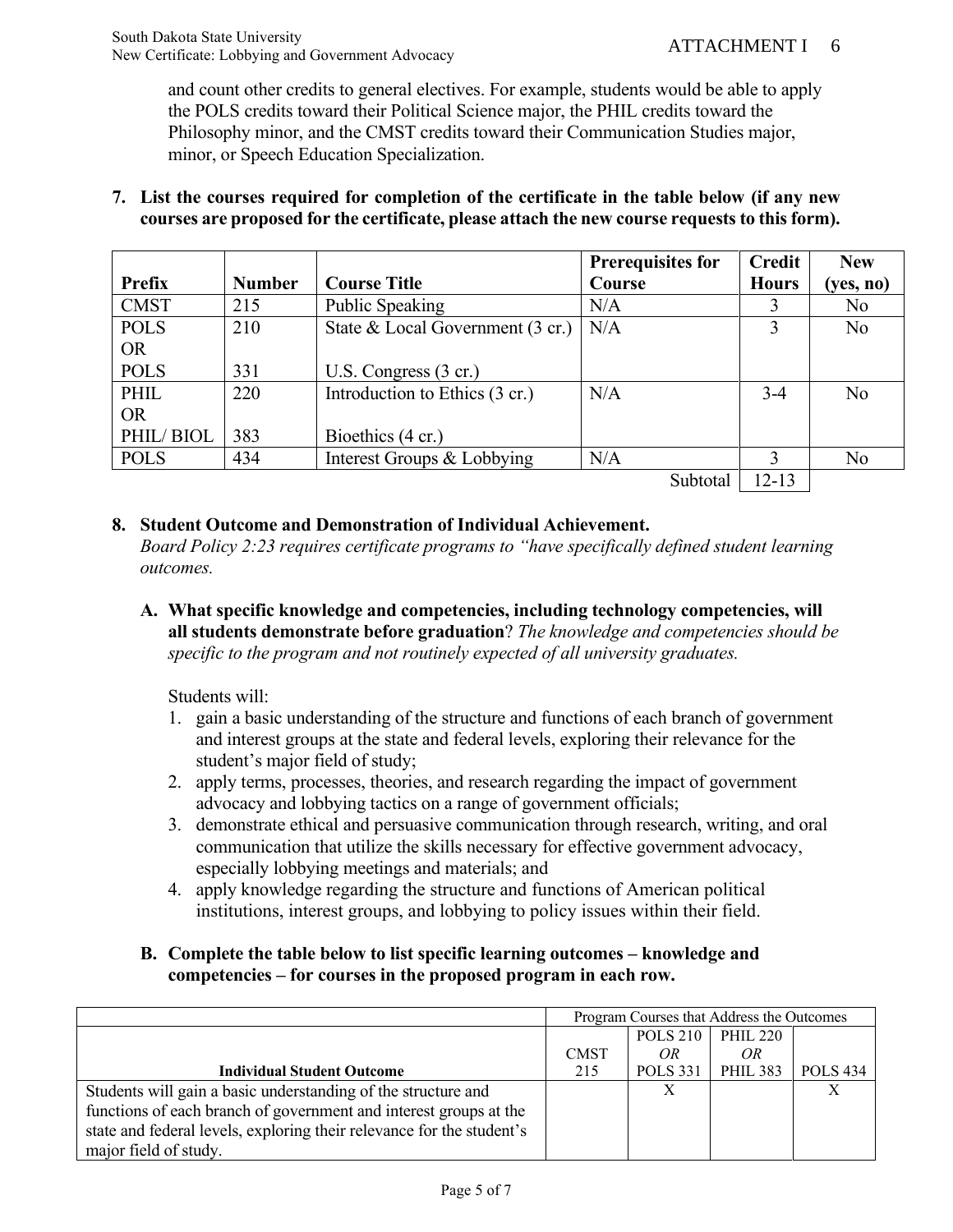|                                                                    | Program Courses that Address the Outcomes |                 |                 |                 |
|--------------------------------------------------------------------|-------------------------------------------|-----------------|-----------------|-----------------|
|                                                                    |                                           | <b>POLS 210</b> | <b>PHIL 220</b> |                 |
|                                                                    | <b>CMST</b>                               | OR.             | OR.             |                 |
| <b>Individual Student Outcome</b>                                  | 215                                       | <b>POLS</b> 331 | <b>PHIL 383</b> | <b>POLS 434</b> |
| Students will apply terms, processes, theories, and research       |                                           | X               |                 | Х               |
| regarding the impact of government advocacy and lobbying tactics   |                                           |                 |                 |                 |
| on a range of government officials.                                |                                           |                 |                 |                 |
| Students will demonstrate ethical and persuasive communication     | X                                         |                 | X               | X               |
| through research, writing, and oral communication that utilize the |                                           |                 |                 |                 |
| skills necessary for effective government advocacy, especially     |                                           |                 |                 |                 |
| lobbying meetings and materials.                                   |                                           |                 |                 |                 |
| Students will apply knowledge regarding the structure and          |                                           |                 |                 | $\mathbf{x}$    |
| functions of American political institutions, interest groups, and |                                           |                 |                 |                 |
| lobbying to policy issues within their field.                      |                                           |                 |                 |                 |

### **9. Delivery Location.**

**A. Complete the following charts to indicate if the university seeks authorization to deliver the entire program on campus, at any off campus location (e.g., USD Community College for Sioux Falls, Black Hills State University-Rapid City, Capital City Campus, etc.) or deliver the entire program through distance technology (e.g., as an on-line program)?**

|           | Yes/No     | <b>Intended Start Date</b> |
|-----------|------------|----------------------------|
| On campus | <b>Yes</b> | 2022-2023 Academic Year    |

|            | Yes/No | If Yes, list location(s) | <b>Intended Start Date</b> |
|------------|--------|--------------------------|----------------------------|
| Off campus | No     |                          |                            |

|                          | Yes/No         | If Yes, identify delivery methods<br>Delivery methods are defined in AAC<br>Guideline 5.5 | <b>Intended Start Date</b> |
|--------------------------|----------------|-------------------------------------------------------------------------------------------|----------------------------|
| <b>Distance Delivery</b> | N <sub>o</sub> |                                                                                           |                            |
| (online/other distance   |                |                                                                                           |                            |
| delivery methods)        |                |                                                                                           |                            |
| <b>Does another BOR</b>  | N <sub>o</sub> | If yes, identify institutions:                                                            |                            |
| institution already      |                |                                                                                           |                            |
| have authorization to    |                |                                                                                           |                            |
| offer the program        |                |                                                                                           |                            |
| online?                  |                |                                                                                           |                            |

**B. Complete the following chart to indicate if the university seeks authorization to deliver more than 50% but less than 100% of the certificate through distance learning (e.g., as an on-line program)?** *This question responds to HLC definitions for distance delivery.*

|                          | Yes/No | If Yes, identify delivery methods | <b>Intended Start Date</b> |
|--------------------------|--------|-----------------------------------|----------------------------|
| <b>Distance Delivery</b> | No     |                                   |                            |
| (online/other distance)  |        |                                   |                            |
| delivery methods)        |        |                                   |                            |

No more than 25% of the Lobbying and Government Advocacy Certificate is available online.